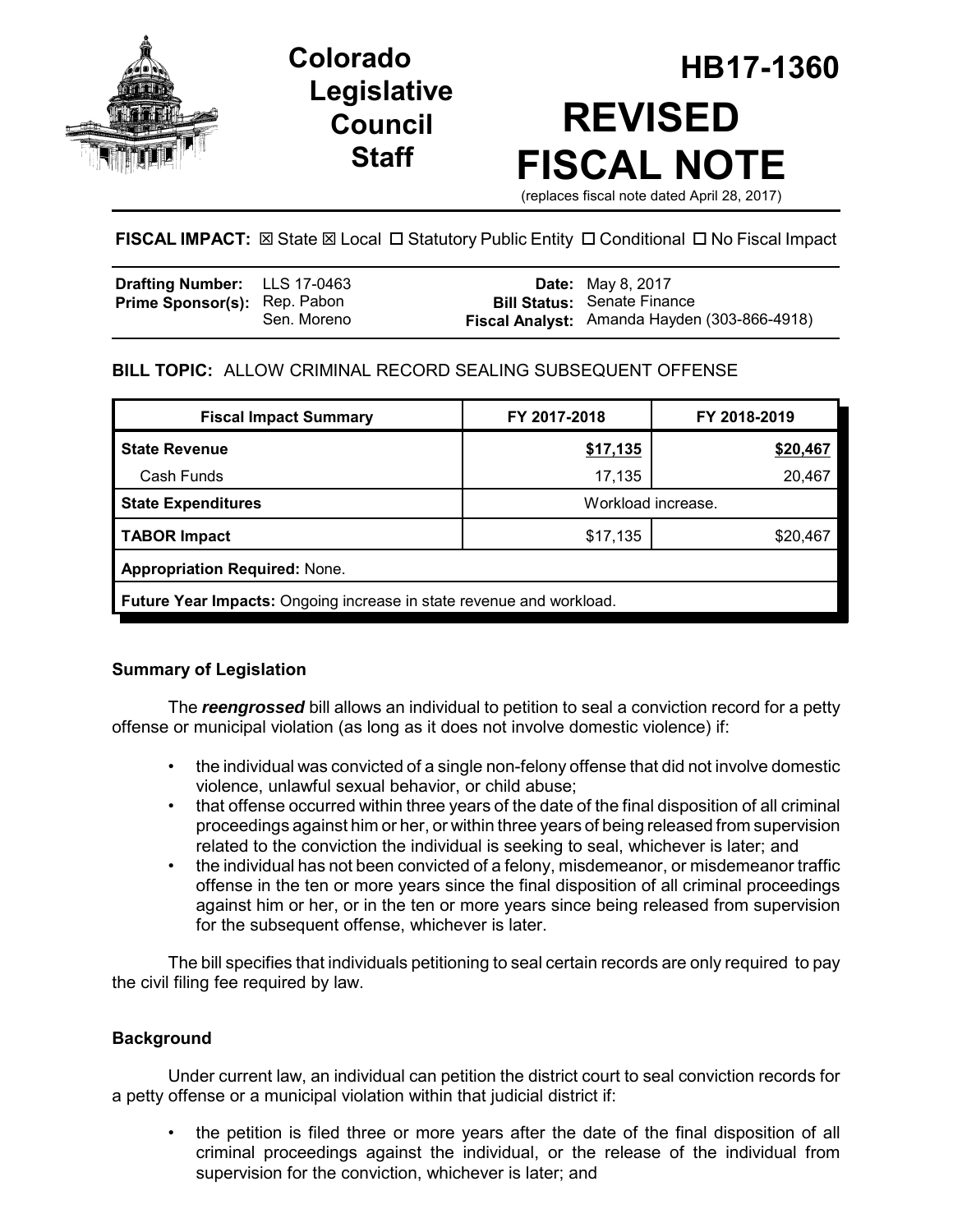May 8, 2017

• the defendant has not been charged or convicted for a felony, misdemeanor, or misdemeanor traffic offense in the three or more years since the date of the final disposition of or supervision related to his or her original conviction.

#### **State Revenue**

**This bill will increase state cash fund revenue from fees by \$17,135 in FY 2017-18 and \$20,467 in FY 2018-19.** This includes an increase in the Department of Public Safety of \$1,007 in FY 2017-18 and \$1,203 in FY 2018-19 and in the Judicial Department of \$16,128 in FY 2017-18 and by \$19,264 in FY 2018-19.

*Assumptions.* In FY 2015-16, 342 individuals moved to seal petty offense or municipal violation conviction records using the option available under current law. The fiscal note assumes that the bill will result in a 25 percent increase in the number of individuals who move to seal records and who pay the fee using the expanded eligibility under the bill, or 86 new cases per year. The fiscal note assumes that in half of these cases, the petitioner will move to seal records with the Colorado Bureau of Investigation (CBI), as well. Estimated revenue collected in FY 2017-18 reflects approximately 10 months of record sealing petitions.

*Fee impact on individuals.* Colorado law requires legislative service agency review of measures which create or increase any fee collected by a state agency. CBI charges a fee of \$27.98 to seal criminal records. For the most part, CBI holds arrest records, though they do have some conviction records on file. The Judicial Department charges a civil filing fee of \$224 to seal most criminal records. There may be additional cases not shown below for individuals deemed indigent who do not pay Judicial's fee. The revenue amounts shown below are estimates only, actual revenue collections will depend upon the number of petitioners who pay the fee. The table below identifies the estimated revenue impact of this bill.

| Table 1. Estimated Revenue Impact under HB17-1360 |                       |                                  |                            |  |  |  |
|---------------------------------------------------|-----------------------|----------------------------------|----------------------------|--|--|--|
| <b>Type of Fee</b>                                | <b>Current</b><br>Fee | <b>Number</b><br><b>Affected</b> | <b>Total Fee</b><br>Impact |  |  |  |
| Record sealing fee - CBI                          | \$27.98               | 36                               | \$1,007                    |  |  |  |
| Record sealing fee - Judicial                     | \$224                 | 72                               | \$16,128                   |  |  |  |
|                                                   |                       | <b>FY 2017-18 TOTAL</b>          | \$17,135                   |  |  |  |
| Record sealing fee - CBI                          | \$27.98               | 43                               | \$1,203                    |  |  |  |
| Record sealing fee - Judicial                     | \$224                 | 86                               | \$19,264                   |  |  |  |
|                                                   | \$20,467              |                                  |                            |  |  |  |

#### **TABOR Impact**

This bill increases state cash fund revenue from fees, which will increase the amount of money required to be refunded under TABOR for FY 2017-18 and FY 2018-19. TABOR refunds are paid out of the General Fund. Since the bill increases the TABOR refund obligation without a corresponding change in General Fund revenue, the amount of money available in the General Fund for the budget will decrease by an identical amount.